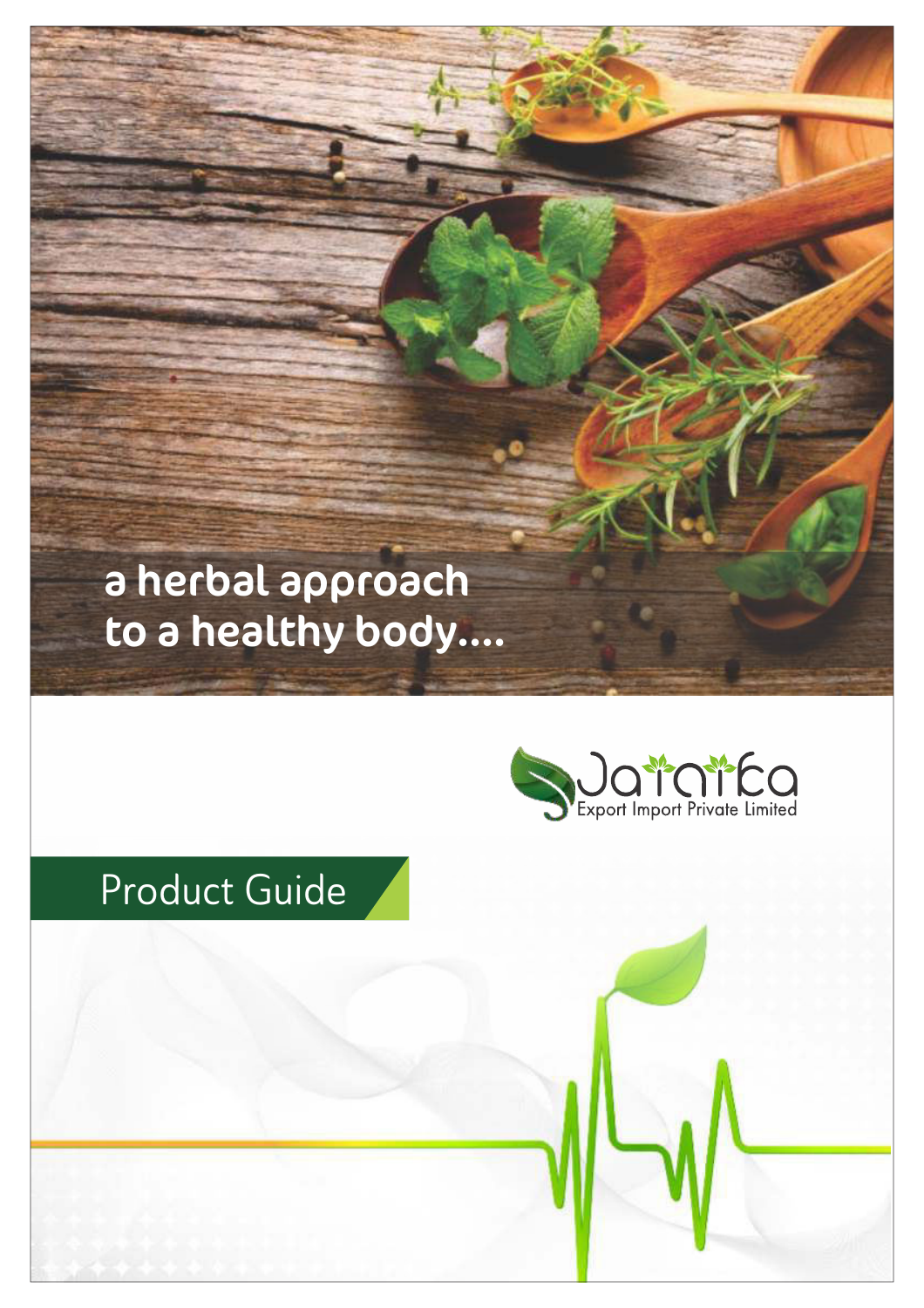# SENNA I FAVES:

# SMALL HERB; BIG, RELIABLE IDEA

Many in India, knowingly, or as is mostly the case unknowingly, use this herb for their morning constitutional. The extracts of this herb in its various forms (tablets, powders, syrups and pastes) is a fixture in many households. The herb has also

found wide acceptance in medicinal procedures overseas, and is sometimes used to clear bowel before a colonoscopy.

Senna, the miracle herb, arrived in India through Egyptian and Arabian traders, as Alexandrian Senna (Alexandrinische Senna). And today, it's a hot selling product in India and from India, with the country being its largest producer and exporter in the world. Over the years, the senna plant has also come to be considered as one of the most useful crops in the world. Senna, an FDA-



approved non-prescription drug, contains the compound glycosides, which is also known as 'sennosides', and it works as a laxative to ease the bowel movement. Apart from this, the plant is used to treat skin diseases, especially acne and ringworms, and promote excretion of toxins tht are thought to contribute to fatigue and general ill-health.

# Made for India

The senna plant is a small shrub belonging to the Caesalpiniaceae family (also known as the peacock flower family) and is broadly classified into two varieties – Alexandrina senna and Tinnevelly senna. The first variety of senna is found along



A farmer harvesting Senna in India

the Nile River, in Egypt and Sudan, while the second type is widely cultivated in southern and eastern parts of India.

Senna is a warmth-loving crop that requires an abundance of sunlight, and India provides an ideal climatic environment for the cultivation of this plant. In India, Senna is cultivated in Gujarat, Rajasthan (where the sandy soil increases productivity), Tamil Nadu It is grown as an early

summer (February-March) or early winter (October-November) crop. And under ideal conditions, 15 quintal of dry leaves and 7 quintal of pods per hectare is considered a good harvest.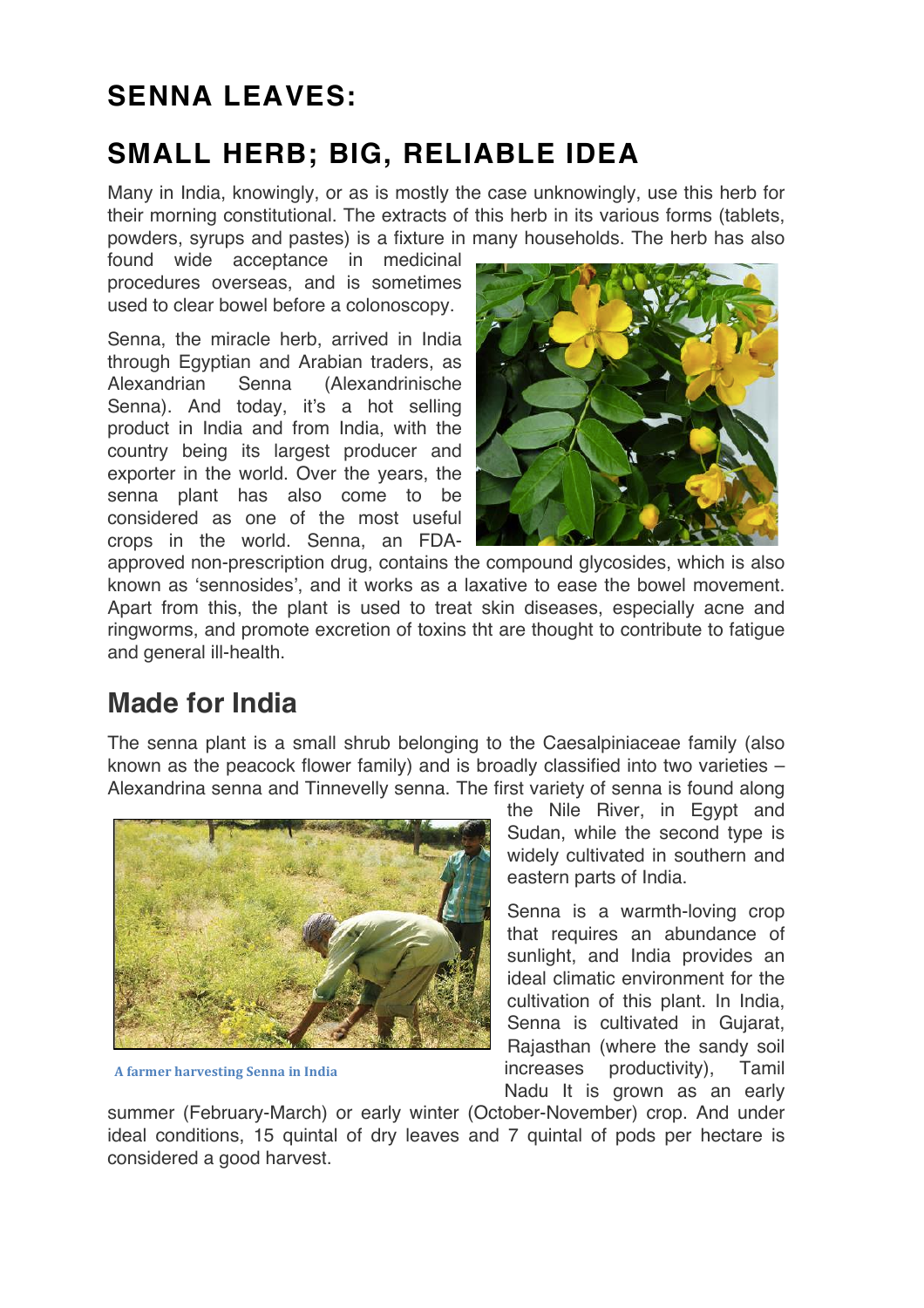The shrub normally grows up to a height of three feet, has delicate leaves and bears oblong pods or fruit cases. Leaves and pods – both have medicinal values.



Interestingly, the size of the leaf of a plant is the sole criteria for deciding the purpose for which they are used. Senna leaves are graded as No.1 to No.5 with No.1 being the longest in size. In India, the No.3 type is grown, sold and exported the most, and is ideal for use in the pharma industry. The No.5 type is also extracted for medicinal purpose, while the No.2 type is more used as a flavour. No.1 type is not usually cultivated in India as it is not commercially viable and

requires a lot of care and attention.

# Treatment Of Skin Infections:

The anti-bacterial property of senna can help in treating dermatological or skin ailments. The paste made from senna leaves is effective in treating skin infections



Senna Leaves Prime No 3

like acne as well as inflammatory conditions like eczema. Acetone and ethanol present in senna can fight microorganisms that cause acne.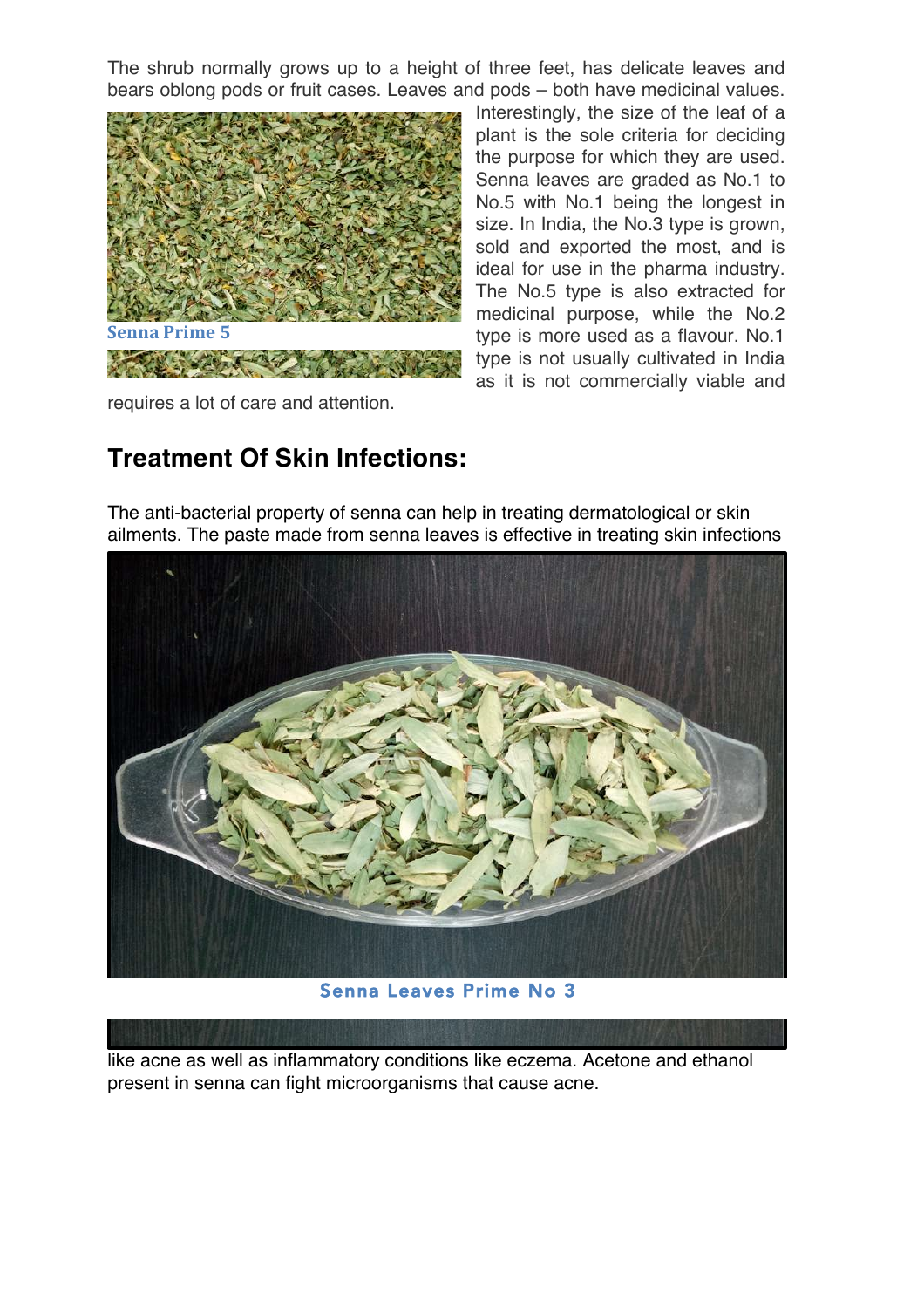### Senna Plant Benefits For Hair:

Senna can be used in a similar manner as henna for healthy hair and treatment of hair problems. Some of its benefits for hair are as follows.

### 1. Senna For Strong Hair:

Senna can be applied topically to get smooth, shiny, and strong hair. You can prepare a hair pack by mixing senna powder with water and yoghurt. You can add other ingredients like citrus juice, essential oils herbal teas, spices etc for greater effect. Apply it on your hair, taking small sections at a time. Allow the paste to penetrate into the scalp. Cover your head with a plastic bag and allow it to dry. Rinse off after a few hours.

### 2. Great Conditioner:

Senna can be used as a conditioner to impart shine besides strengthening and thickening your hair. It is a great option to minimize the adverse impacts of chemical treatments. Initially, your hair might feel rough and dry but the benefits will appear after a few days.

### 3. Natural Highlighter:

Senna is a great option to impart natural highlights of ash blonde or lighter shades to your hair. Unlike henna, it does not impart strong color when left for short periods.

Besides, it does not impart a reddish color but more subtle shade. It contains an anthraquinone derivative called chrysophanic acid, which imparts a light yellow color. If you wish to add beautiful blonde or golden highlights to your hair, you can apply senna paste for long periods of time.



### 4. Combats Hair Loss:

Senna not only beautifies your hair but also improves scalp condition and treats dandruff. It adds luster and definition to your hair. Being an excellent conditioning herb, it can combat hair loss as well. It cannot lighten naturally dark hair but will definitely provide deep conditioning. It can be combined with other herbs like Amla and Shikakai for conditioning and other benefits to your hair.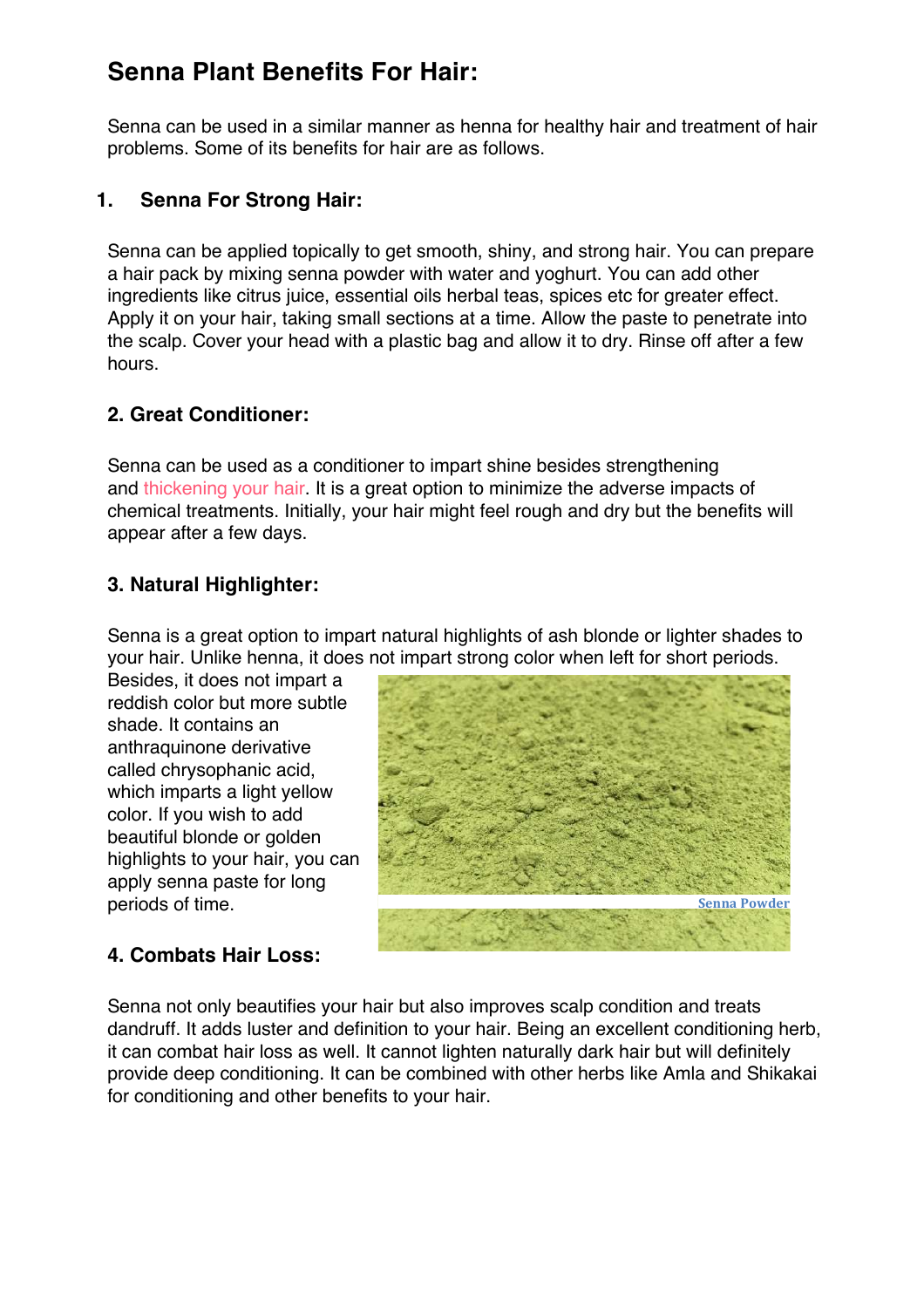#### **Senna Pods**



### Senna For Constipation:

Being a laxative, senna is effective in relieving constipation. It has been approved by the US FDA as a non prescription drug to treat constipation. Senna stimulates the muscles of the colon to push fecal matter through more quickly. Senna leaf acts on the intestinal walls to cause contractions that lead to bowel movements. It softens stool by enabling the colon to absorb water. It can effectively cure even the most severe cases of constipation. The glycosides in it help transport electrolytes, causing bowel movements within 6 to 12 hours

of its intake. Senna can be bought as an over the counter (OTC) medication for adults and children above 2 years of age.

### Great Colon Cleanser:

Senna has been regarded as a "cleansing herb" due to its laxative effects. Senna leaf is used in traditional Chinese medicine to clear away the heat accumulated in the large intestine, helping the body get rid of the stagnant food accumulated in the stomach. Today, it is widely used in cleansing the colon before colonoscopy and other types of colon surgery.

### Treatment of Hemorrhoids:

Senna has been found to be effective in the treatment of anal lacerations and hemorrhoids as it helps reduce swelling and facilitates quick healing. Moreover, since it promotes soft stools, it helps cause easy defecation in pathological conditions like anal fissure. This is due to the fact that after oral ingestion, the

compounds in senna get absorbed into the intestinal tract, resulting in the separation of non-sugar parts in the colon. These non-sugar components increase the peristaltic movements by irritating and stimulating the intestinal tract. In this way, it speeds up the passage of stools through the intestinal tract.

### Treatment of Intestinal Worms:

The laxative properties of senna have

**Senna Extract (Sennoside) For Medicine** 

been found to be useful in the treatment of worms in the stomach and colon.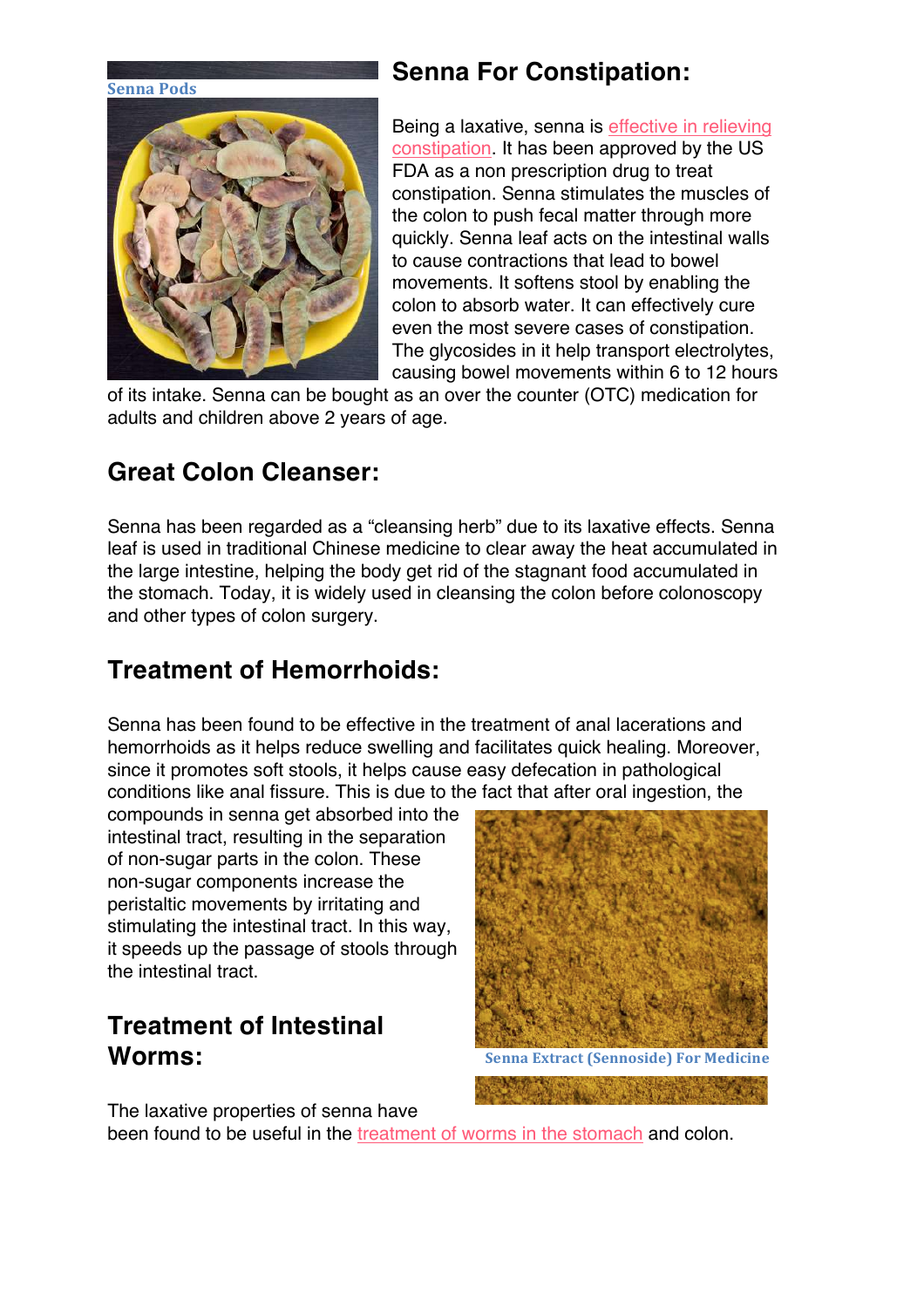### Senna Tea For Weight Loss:

This benefit of senna is also attributed to its powerful laxative effect. Senna leaf tea is particularly beneficial in this regard. Firstly it helps relieve occasional constipation which often occurs in low fiber weight loss diets. Secondly, being a low calorie, flavorful solution, it helps to boost your fluid intake. Drinking more fluids causes you to eat less. Thirdly, it aids in the elimination of toxins and undigested food in the large intestine. This cleansing and detoxification supports



Senna T-cut for slimming Tea Bag

proper nutrient absorption and optimal metabolism, resulting in weight loss.

# Antibacterial Properties:

The essential oils, tannins and other compounds in senna possess anti-bacterial properties. These can inhibit the growth and proliferation of microorganisms such as bacteria, fungi and parasites. Chewing senna leaf like tobacco can cure mouth infections and gingivitis. It also possesses mild inflammatory properties, which can soothe internal and external swelling.

### Treatment of Indigestion:

Senna has been found to be effective in providing relief from heartburn, nausea, gas, bloating and belching associated with dyspepsia. Senna, when taken with aromatic herbs like cardamom, fennel, ginger and peppermint, can diminish the build up of gas in the stomach through its strong purgative actions.